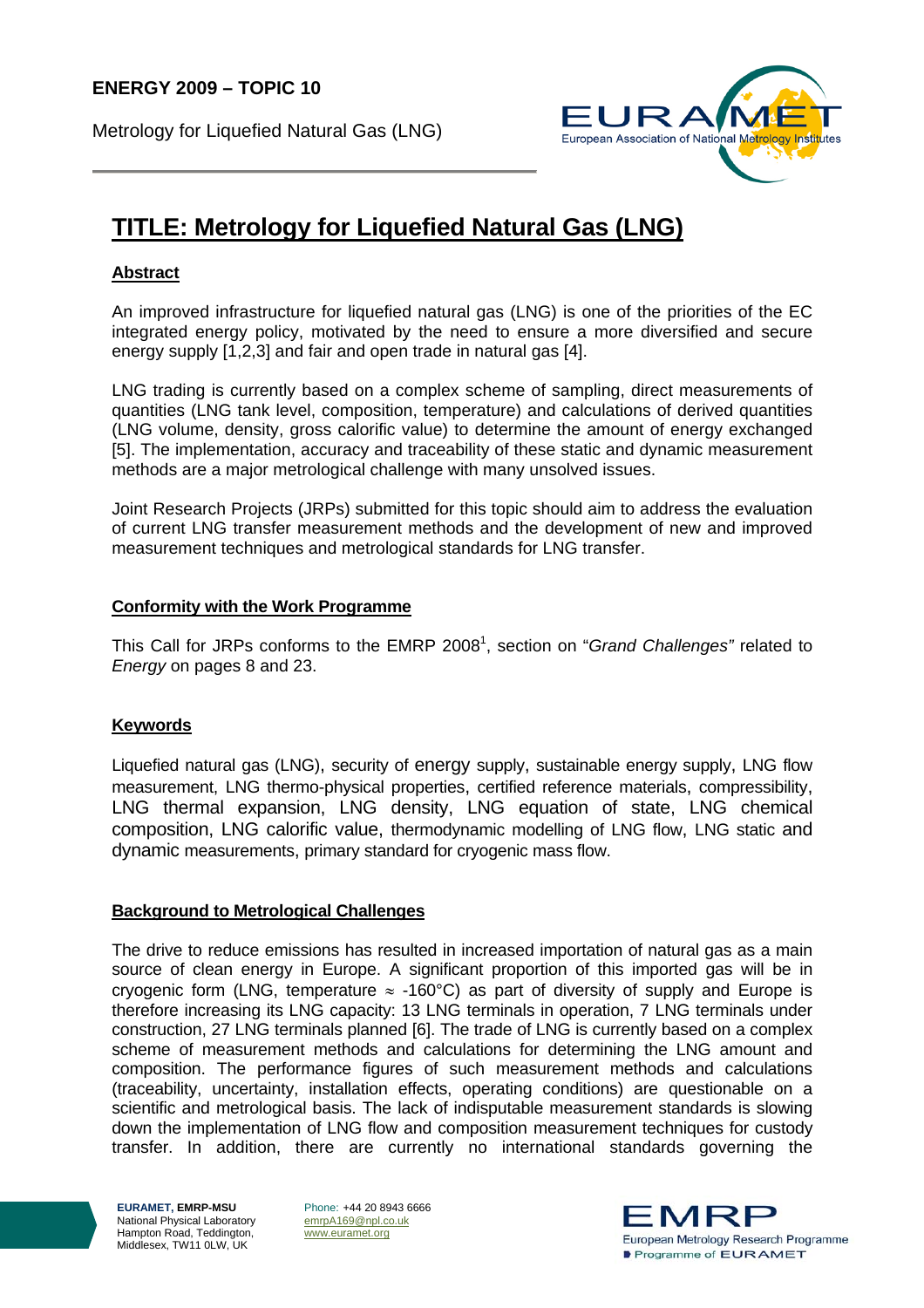measurement methods but only guidelines such as the one covered by the GIIGNL handbook [5].

In international trading of LNG (LNG custody transfer), the quantity invoiced is the LNG energy that is transferred. The LNG energy transferred is given by the product of three quantities: the **LNG volume**, the **LNG density** and the **LNG gross caloric value**.

The **LNG volume** measurement is currently based on tank level metering, with a total claimed accuracy of about 0.5% (or worse) under ideal measurement conditions and for large volumes. There is general consensus that flow metering will provide for much higher accuracy. Coriolis and ultrasonic flow meters are available and are being developed for LNG but traceable calibration and validation facilities at representative conditions (e.g. at ≈-160°C) are not available. The demand for LNG flow measurements will however increase in the future due to:

- 1. The preference for custody transfer to be based on more accurate measurements by all stakeholders in the LNG chain, now that a LNG spot market is emerging.
- 2. The trend towards floating offshore production and re-gasification of LNG. Sloshing of LNG due to the constant movement of offshore tanks hinders tank level measurements.
- 3. Recent developments with a common LNG production facility where operators share storage capacity and flow meters are used for the allocation of ownership.
- 4. The need for accurate book keeping (mass balance) of both the incoming and re-gasified LNG for operational and governmental regulation (emission) purposes.

The extreme coldness of LNG has a clear effect on the performance of measuring equipment and on fluid behaviour. Knowledge about these effects is poorly developed and must be expanded by experimentation and modelling. This knowledge is indispensable in order to estimate the uncertainty of calibration and in-field measurement results.

A challenge is to develop primary standards able to provide traceable calibrations with low uncertainties for inline flow metering technologies.

The **LNG gross caloric value** of the traded LNG is calculated from its composition and large variations in LNG composition can occur. The **LNG density** is calculated from the composition and temperature of the LNG. Both the composition and the density of the LNG are critical parameters for determining the value of the cargo and to check whether applicable Gas Qualification Standards are met. If highly accurate reference values (or equations) exist and the composition is measured, the physical properties can be calculated from the composition. A number of measurement methods exist but all methods have their advantages and drawbacks and it is essential to assess the obtainable accuracy and applicability of these methods for LNG. In addition analyzing equipment should be calibrated using a reference sample of LNG. At present no fluid reference material for LNG is available and the development of such a standard is needed.

Thus the main challenges are:

- Traceable calibration system for inline flow meters at large LNG flow rates
- Effects of cryogenic media on flow meter performance
- Properties of LNG and methods of sampling and analyses
- Metrological infrastructure for LNG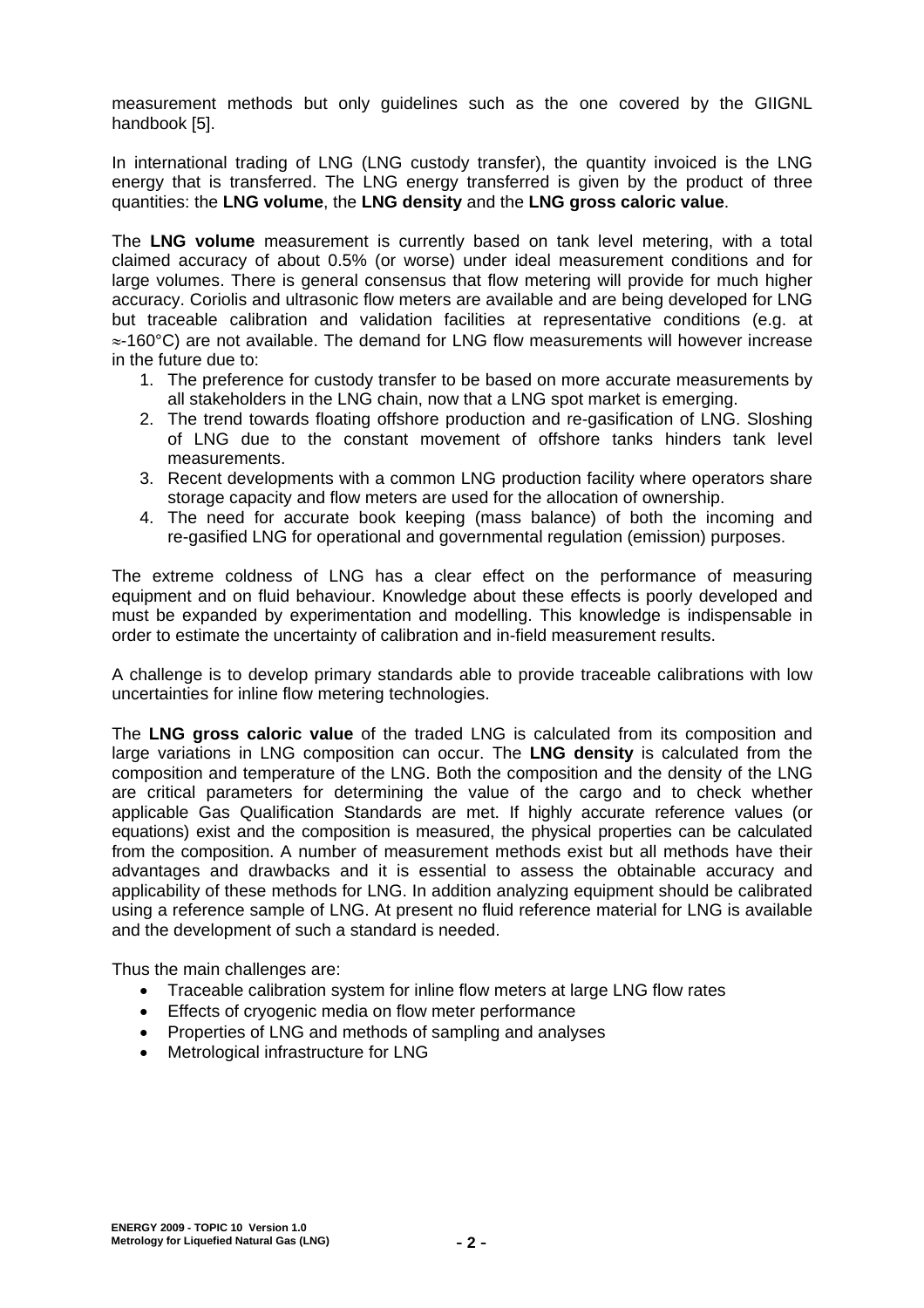### **Scientific and Technological Objectives**

Proposers should aim to address all of the stated objectives below. However where this is not feasible (i.e. due to budgetary or scientific / technical constraints) this should be clearly stated in the JRP protocol.

The objectives are based around the PRT submissions. As experts in the field, JRP proposers should establish the current state of the art, which may lead to amendments to the objectives - these should be justified in the JRP proposal.

The core objective is to develop a science based metrological framework for LNG.

Specific objectives are to:

- Develop measurement methods and measurements capabilities for traceable LNG flow measurements with reduced uncertainties.
- Develop measurement procedures and reference materials with reduced uncertainties for LNG composition, physical properties such as density and calorific value for a variety of LNG-qualities/compositions.
- Develop sampling technologies for LNG measurements
- Improve the understanding of LNG-specific effects in energy metering systems
- Enable European guidelines and standards development for LNG

#### **Potential Impact**

Proposals must demonstrate adequate and appropriate participation/links to the "end user" community. This may be through the inclusion of unfunded JRP partners or collaborators, or by including links to industrial/policy advisory committees, standards committees or other bodies. Evidence of support from the "end user" community (eg letters of support) is encouraged.

Where a European Directive is referenced in the proposal, the relevant paragraphs of the Directive identifying the need for the project should be quoted and referenced. It is not sufficient to quote the entire Directive per se as the rationale for the metrology need. Proposals must also clearly link the identified need in the Directive with the expected outputs from the project.

In your JRP submission please detail the impact that your proposed JRP will have on the following Directive of the European Commission:

"Second Gas Directive" 2003/55/EC [4]

You should also detail other Impacts of your proposed JRP as detailed in the document "Guidance for writing a JRP".

In response to the need for standardised measurement techniques you should detail how your JRP results are going to:

- Feed into the development of documentary standards and quidelines through CEN, other standards developing bodies or other appropriate bodies
- Transfer knowledge to the industry, regulators and policy makers.

### **Additional information**

The references were provided by PRT submitters; proposers should therefore establish the relevance of any references.